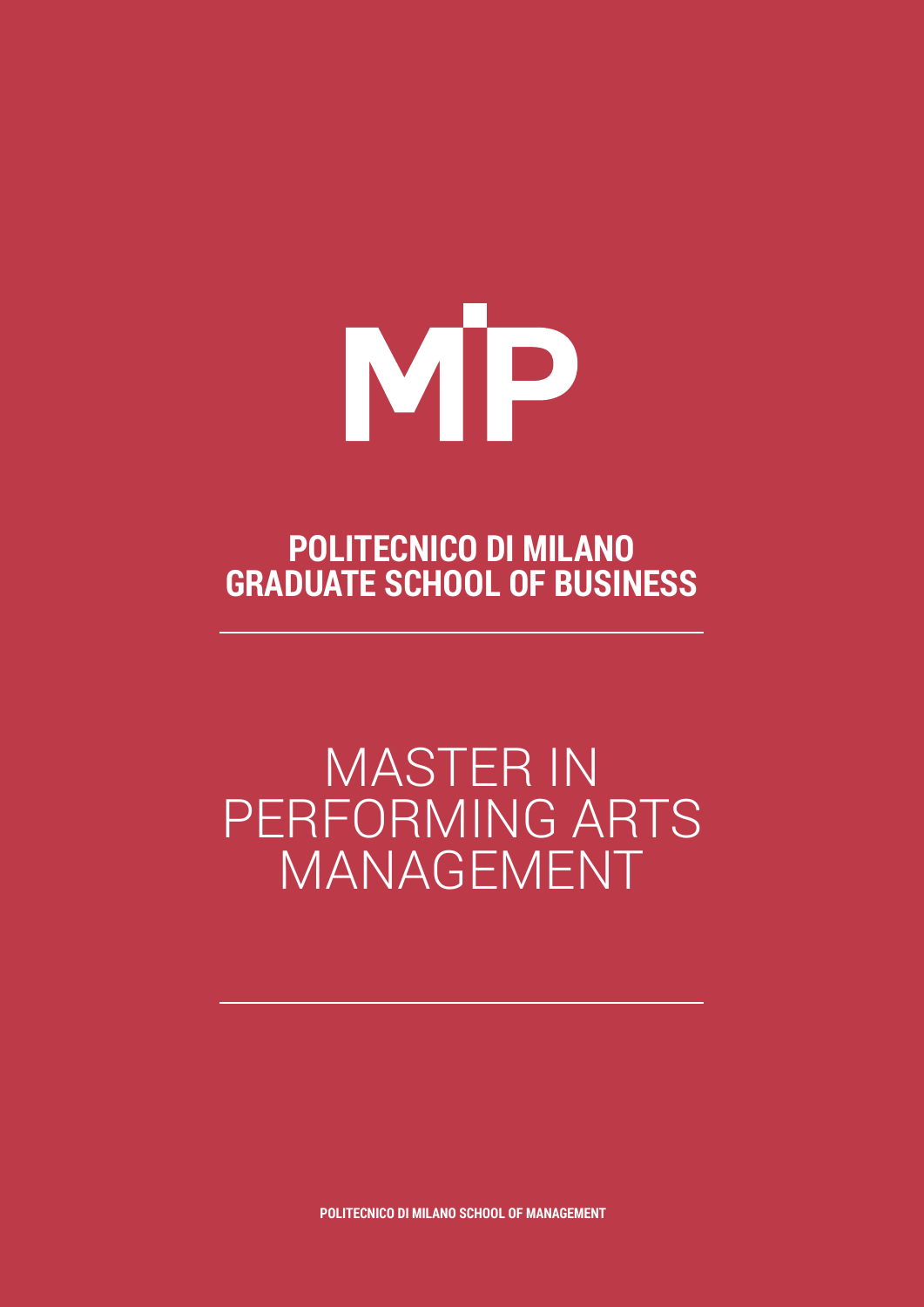

MIP Politecnico di Milano Graduate School of Business, in collaboration with the Accademia Teatro alla Scala and the Gianluca Spina Association, is assigning three scholarships (EUR 9,150 gross) to promote the participation of three candidates in the Master in Performing Arts Management.

The scholarship is named after Gianluca Spina, who was the Dean of MIP Graduate School of Business and Full Professor in Business Management and Supply Chain Management at the Politecnico di Milano Department of Management, Economics and Industrial Engineering.

For 2022/2024 MPAM candidates, the Association offers in particular:

- > 1 scholarship for a non-EU candidate
- > 1 scholarship for an EU candidate
- > 1 scholarship for an Italian candidate

#### **1. BENEFICIARIES AND REQUIREMENTS**

This scholarship is available to all Master candidates already interviewed and admitted to the Master.

Submit your application by sending the following documents:

- > University degree and final score
- > Letter of admittance to the Master
- > A 1,000-word essay on the following subject:

*Opera Houses are facing several challenges linked to financial, social and cultural sustainability. Defining what is the value that a theatre wants to create is hence a "must". Taking as your reference a major international Opera House (e.g. Teatro alla Scala, Royal Opera House, Metropolitan, etc.) define: - what is the value they create and who is it for?; - how do you measure the value created?*

# **2. SUBMISSION OF AND DEADLINE FOR APPLICATION**

Submit your application by sending an email to  $ipa@mip.polimi.it$  by no later than 31<sup>st</sup> May, 2022, specifying as the subject of the email: "MPAM Borsa di Studio Spina 2022/24"

# **3. EVALUATION AND OUTCOME OF APPLICATION**

Candidates will be evaluated by the Committee according to the following criteria:

- > University degree and final score
- > Results of the MPAM selection process
- > Assessment of their written essay

Successful candidates will be notified formally by the Admissions Office via their admissions email and contact details. Any information regarding acceptance and receipt of the scholarship will also be provided.

The contribution is awarded at the sole discretion of the Committee, whose decision is final and cannot be appealed against.

Winners will be asked to:

- > Pay the association fee to the Gianluca Spina Association (100 euros)
- > Develop a thematic project during the Master
- > Become a Gianluca Spina Association Ambassador participate in promotional videos and events